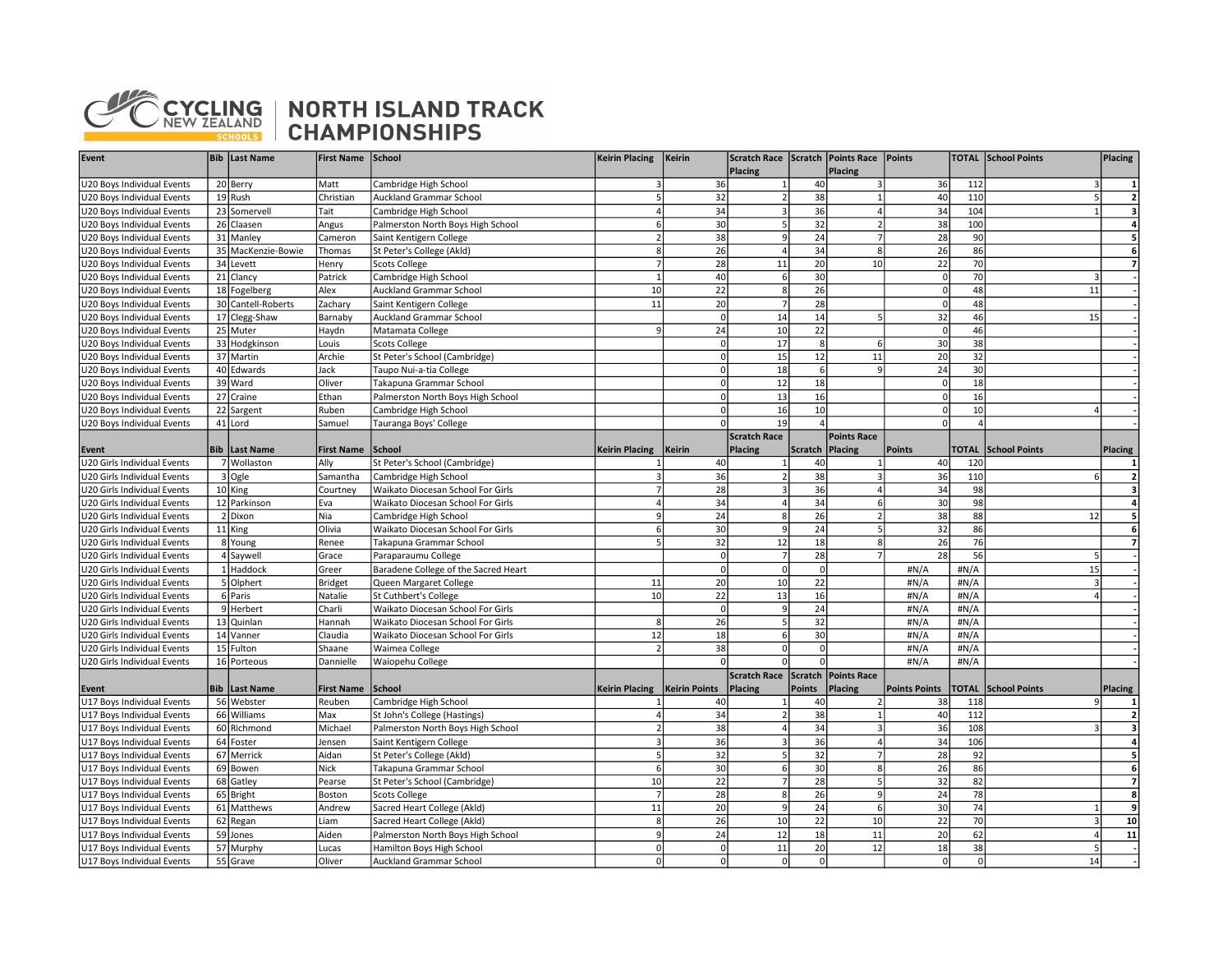| U17 Boys Individual Events  |     | 58 Riddle            | Stanley           | <b>Onslow College</b>                | $\mathbf{0}$          |                      | $\Omega$                | $\Omega$       |                       | $\mathbf 0$          |                 | 3                          |                |                           |
|-----------------------------|-----|----------------------|-------------------|--------------------------------------|-----------------------|----------------------|-------------------------|----------------|-----------------------|----------------------|-----------------|----------------------------|----------------|---------------------------|
| U17 Boys Individual Events  |     | 63 Atkinson          | Caleb             | Saint Kentigern College              | $\Omega$              | οl                   | $\Omega$                | 0l             |                       | 0                    | $\Omega$        | з                          |                |                           |
| U17 Boys Individual Events  |     | 70 Chamberlain       | Dylan             | Takapuna Grammar School              | O                     | <sub>0</sub>         | $\Omega$                | <sub>0</sub>   |                       | <sup>o</sup>         | $\Omega$        |                            |                |                           |
|                             |     |                      |                   |                                      |                       |                      | <b>Scratch Race</b>     |                | Scratch   Points Race |                      |                 |                            |                |                           |
| Event                       | Bib | <b>Last Name</b>     | <b>First Name</b> | School                               | <b>Keirin Placing</b> | Keirin Points        | Placing                 | Points         | Placing               | <b>Points Points</b> |                 | <b>TOTAL School Points</b> | <b>Placing</b> |                           |
| U17 Girls Individual Events |     | 44 Anderson          | Mya               | Cambridge High School                |                       | 40                   |                         | 40             | $\mathbf{1}$          | 40                   | 120             | 9                          |                | $\mathbf{1}$              |
| U17 Girls Individual Events |     | 48 Sardelich         | Nina              | Cambridge High School                |                       | 34                   | $\overline{2}$          | 38             | 2                     | 38                   | 110             | $\overline{1}$             |                | $\mathbf 2$               |
| U17 Girls Individual Events |     | 52 Wyllie            | Ella              | Epsom Girls Grammar School           |                       | 38                   | 4                       | 34             | $\overline{3}$        | 36                   | 108             |                            |                | $\ensuremath{\mathsf{3}}$ |
| U17 Girls Individual Events |     | 54 Spring            | Megan             | Waikato Diocesan School For Girls    |                       | 36                   | $\overline{7}$          | 28             | $\overline{4}$        | 34                   | 98              |                            |                | $\overline{a}$            |
| U17 Girls Individual Events |     | 42 Hopkinson         | l Lara            | Baradene College of the Sacred Heart |                       | 32                   | 5                       | 32             | 5                     | 32                   | 96              | 15                         |                | 5                         |
| U17 Girls Individual Events |     | 45 Croton            | Zoe               | Cambridge High School                | $\overline{7}$        | 28                   | 3                       | 36             | $6 \mid$              | 30                   | 94              | $\overline{4}$             |                | $6 \overline{6}$          |
| U17 Girls Individual Events |     | 43 Hyland            | Olivia            | Baradene College of the Sacred Heart | 6                     | 30                   | 6                       | 30             | 8                     | 26                   | 86              | 12                         |                | $\overline{7}$            |
| U17 Girls Individual Events |     | 51 Thomson           | Lucy              | Epsom Girls Grammar School           | $\mathsf{g}$          | 24                   | $\mathbf{8}$            | 26             | 7                     | 28                   | 78              |                            |                | 8                         |
| U17 Girls Individual Events |     | 53 Couch             | Ella              | St Mary's College (Akld)             | 10                    | 22                   | 9                       | 24             | 9                     | 24                   | 70              |                            |                | 9                         |
| U17 Girls Individual Events |     | 46 Goonan            | Jessica           | Cambridge High School                | 11                    | 20                   | 10                      | 22             | 10                    | 22                   | 64              |                            |                | 10                        |
| U17 Girls Individual Events |     | 50 Brown             | Annabel           | Epsom Girls Grammar School           | 12                    | 18                   | $11\,$                  | 20             |                       | 0                    | 38              |                            |                |                           |
| U17 Girls Individual Events |     | 47 Gregan            | Amy               | Cambridge High School                | $\mathbf{g}$          | 26                   | $\Omega$                | $\overline{0}$ |                       | 0                    | 26              | $\mathfrak{p}$             |                |                           |
| U17 Girls Individual Events |     | 49 Sulzberger        | Olivia            | Cambridge High School                | $\overline{0}$        | $\overline{0}$       | $\Omega$                | οl             |                       | 0                    | $\Omega$        | $\mathbf{1}$               |                |                           |
|                             |     |                      |                   |                                      |                       |                      | <b>Scratch Race</b>     |                | Scratch   Points Race |                      |                 |                            |                |                           |
| Event                       |     | <b>Bib Last Name</b> | <b>First Name</b> | School                               | <b>Keirin Placing</b> | <b>Keirin Points</b> | Placing                 | Points         | Placing               | <b>Points Points</b> |                 | <b>TOTAL School Points</b> | Placing        |                           |
| U16 Boys Individual Events  |     | 97 Carswell          | Jack              | St Peter's School (Cambridge)        |                       | 40                   | $\overline{1}$          | 40             | $\mathbf{1}$          | 40                   | 120             |                            |                | $\mathbf{1}$              |
| U16 Boys Individual Events  | 89  | Cousins              | Ewan              | Palmerston North Boys High School    |                       | 38                   | $\overline{2}$          | 38             | $\overline{3}$        | 36                   | 112             |                            |                | $\mathbf{2}$              |
| U16 Boys Individual Events  |     | 98 Coltman           | Hamish            | St Peter's School (Cambridge)        |                       | 36                   | 5                       | 32             | $\overline{2}$        | 38                   | 106             |                            |                | $\overline{\mathbf{3}}$   |
| U16 Boys Individual Events  |     | 90 Irvine            | Ben               | Palmerston North Boys High School    |                       | 34                   | 3                       | 36             | 5                     | 32                   | 102             |                            |                | $\overline{4}$            |
| U16 Boys Individual Events  |     | 85 Rackham           | Jacob             | Auckland Grammar School              |                       | 32                   | $\overline{a}$          | 34             | 4                     | 34                   | 100             | $\mathsf{\mathsf{R}}$      |                | 5 <sub>5</sub>            |
| U16 Boys Individual Events  |     | 94 Connell           | Ben               | Saint Kentigern College              |                       | 26                   | 6                       | 30             | 11                    | 20                   | 76              |                            |                | $6 \overline{6}$          |
| U16 Boys Individual Events  |     | 95 Spring            | Jacob             | Saint Kentigern College              | $6 \mid$              | 30                   | 11                      | 20             | 8                     | 26                   | 76              |                            |                | $\overline{7}$            |
| U16 Boys Individual Events  |     | 87 Fraser            | Samuel            | Hamilton Boys High School            | 9                     | 24                   | $\mathbf{R}$            | 26             | 10 <sup>1</sup>       | 22                   | 72              | 4                          |                | 8                         |
| U16 Boys Individual Events  |     | 88 Carson            | Jack              | Palmerston North Boys High School    | 12                    | 18                   | $\mathbf{Q}$            | 24             | 6                     | 30                   | 72              | $\overline{\mathbf{3}}$    |                | 9                         |
| U16 Boys Individual Events  |     | 92 Forsyth           | <b>Bradley</b>    | Rototuna High Schools                |                       | 28                   | 13                      | 16             | $\overline{9}$        | 24                   | 68              |                            |                | 10                        |
| U16 Boys Individual Events  |     | 96 Turnbull          | Joshua            | St Patrick's College, Town           | 10                    | 22                   | $\overline{7}$          | 28             | 14                    | 14                   | 64              |                            |                | 11                        |
| U16 Boys Individual Events  |     | 101 Wilson           | Robert            | Takapuna Grammar School              | 11                    | 20                   | 16                      | 10             | 13                    | 16                   | 46              |                            |                | 12                        |
| U16 Boys Individual Events  |     | 84 Mullins           | Thomas            | Auckland Grammar School              | $\Omega$              | $\mathsf{O}\xspace$  | 10                      | 22             | $\overline{7}$        | 28                   | 50              | 8                          |                |                           |
| U16 Boys Individual Events  |     | 91 Lloyd             | Fergus            | Palmerston North Boys High School    | $\Omega$              | 0                    | 12                      | 18             | 12                    | 18                   | 36              |                            |                |                           |
| U16 Boys Individual Events  |     | 99 Little            | Adam              | Takapuna Grammar School              | $\Omega$              | $\Omega$             | 14                      | 14             | 15                    | 12                   | $\overline{26}$ |                            |                |                           |
| U16 Boys Individual Events  |     | 83 Koutsos           | Kosta             | Auckland Grammar School              | $\Omega$              | 0l                   | 15                      | 12             | 16                    | 10                   | 22              | 15                         |                |                           |
| U16 Boys Individual Events  |     | 100 Millington       | Charlie           | Takapuna Grammar School              | $\Omega$              | $\Omega$             | 17                      | 8              |                       | 0                    | 8               |                            |                |                           |
| U16 Boys Individual Events  |     | 93 Hughes            | Ethan             | Sacred Heart College (Akld)          | $\Omega$              | $\mathbf{0}$         | 18                      | 6              |                       | $\mathbf 0$          | 6               |                            |                |                           |
| U16 Boys Individual Events  |     | 86 Stephenson        | Henry             | Cambridge High School                | $\overline{0}$        | $\Omega$             | 19                      | 4              |                       | $\mathbf 0$          | $\overline{4}$  | $\overline{7}$             |                |                           |
|                             |     |                      |                   |                                      |                       |                      | <b>Scratch Race</b>     |                | Scratch   Points Race |                      |                 |                            |                |                           |
| Event                       |     | <b>Bib Last Name</b> | <b>First Name</b> | School                               | <b>Keirin Placing</b> | <b>Keirin Points</b> | Placing                 | Points         | Placing               | <b>Points Points</b> |                 | <b>TOTAL School Points</b> | Placing        |                           |
| U16 Girls Individual Events |     | 78 Fowler            | Prudence          | Diocesan School for Girls            |                       | 38                   |                         | 40             | $\mathbf{1}$          | 40                   | 118             |                            |                | $1\overline{ }$           |
| U16 Girls Individual Events |     | 73 Clouth            | Jorja             | Baradene College of the Sacred Heart |                       | 40                   | $\overline{2}$          | 38             | 2                     | 38                   | 116             | q                          |                | $\overline{2}$            |
| U16 Girls Individual Events |     | 77 Williams          | Summer            | Cambridge High School                | $\mathbf{a}$          | 36                   | 5                       | 32             | $\overline{3}$        | 36                   | 104             |                            |                | $\overline{\mathbf{3}}$   |
| U16 Girls Individual Events |     | 75 Galvin            | Alexandra         | Baradene College of the Sacred Heart |                       | 34                   | $\overline{\mathbf{3}}$ | 36             | $\overline{4}$        | 34                   | 104             | $\overline{2}$             |                | $\overline{4}$            |
| U16 Girls Individual Events |     | 72 Blackmore         | Aimee             | Baradene College of the Sacred Heart |                       | 32                   | 4                       | 34             | 6                     | 30                   | 96              | 12                         |                | 5 <sub>l</sub>            |
| U16 Girls Individual Events |     | 79 Brinsdon          | Lily              | Epsom Girls Grammar School           |                       | 30                   | $\overline{7}$          | 28             | 5                     | 32                   | 90              |                            |                | $6 \overline{6}$          |
| U16 Girls Individual Events |     | 81 Cutts             | Erin              | Takapuna Grammar School              |                       | 28                   | 6                       | 30             | 8 <sup>1</sup>        | 26                   | 84              |                            |                | $\overline{7}$            |
| U16 Girls Individual Events |     | 74 Courtney          | Mackenzie         | Baradene College of the Sacred Heart | 10                    | 22                   | 10                      | 22             | $\overline{7}$        | 28                   | 72              | 6                          |                | 8                         |
| U16 Girls Individual Events |     | 71 Bliss             | Holly             | Avondale College                     | 8                     | 26                   | 11                      | 20             | او                    | 24                   | 70              | 14                         |                | 9                         |
| U16 Girls Individual Events |     | 80 McElwee           | Queenie           | Epsom Girls Grammar School           |                       | 24                   | q                       | 24             | 11                    | 20                   | 68              |                            |                | 10                        |
| U16 Girls Individual Events |     | 82 Dooley            | Elizabeth         | Takapuna Grammar School              | 11                    | 20                   | 8                       | 26             | 10                    | 22                   | 68              |                            |                | 11                        |
| U16 Girls Individual Events |     | 76 Nelson            | Kaylah            | Cambridge High School                | 12                    | 18                   | 12                      | 18             |                       | 0                    | 36              | $\mathfrak{p}$             |                |                           |
|                             |     |                      |                   |                                      |                       |                      |                         |                |                       |                      |                 |                            |                |                           |
|                             |     |                      |                   |                                      |                       |                      |                         |                |                       |                      |                 |                            |                |                           |
|                             |     |                      |                   |                                      | 515m Scratch          | 515m Scratch         | Scratch Race            |                | Scratch   Points Race |                      |                 |                            |                |                           |
| Event                       | Bib | <b>Last Name</b>     | <b>First Name</b> | School                               | <b>Placing</b>        | <b>Points</b>        | Placing                 | <b>Points</b>  | Placing               | <b>Points Points</b> |                 | <b>TOTAL School Points</b> | Placing        |                           |
| U15 Boys Individual Events  |     | 125 Russell          | Jaxson            | Cambridge High School                | $\mathbf{1}$          | 40                   | 2                       | 38             | $1\vert$              | 40                   | 118             | 3 <sup>1</sup>             |                | $\mathbf{1}$              |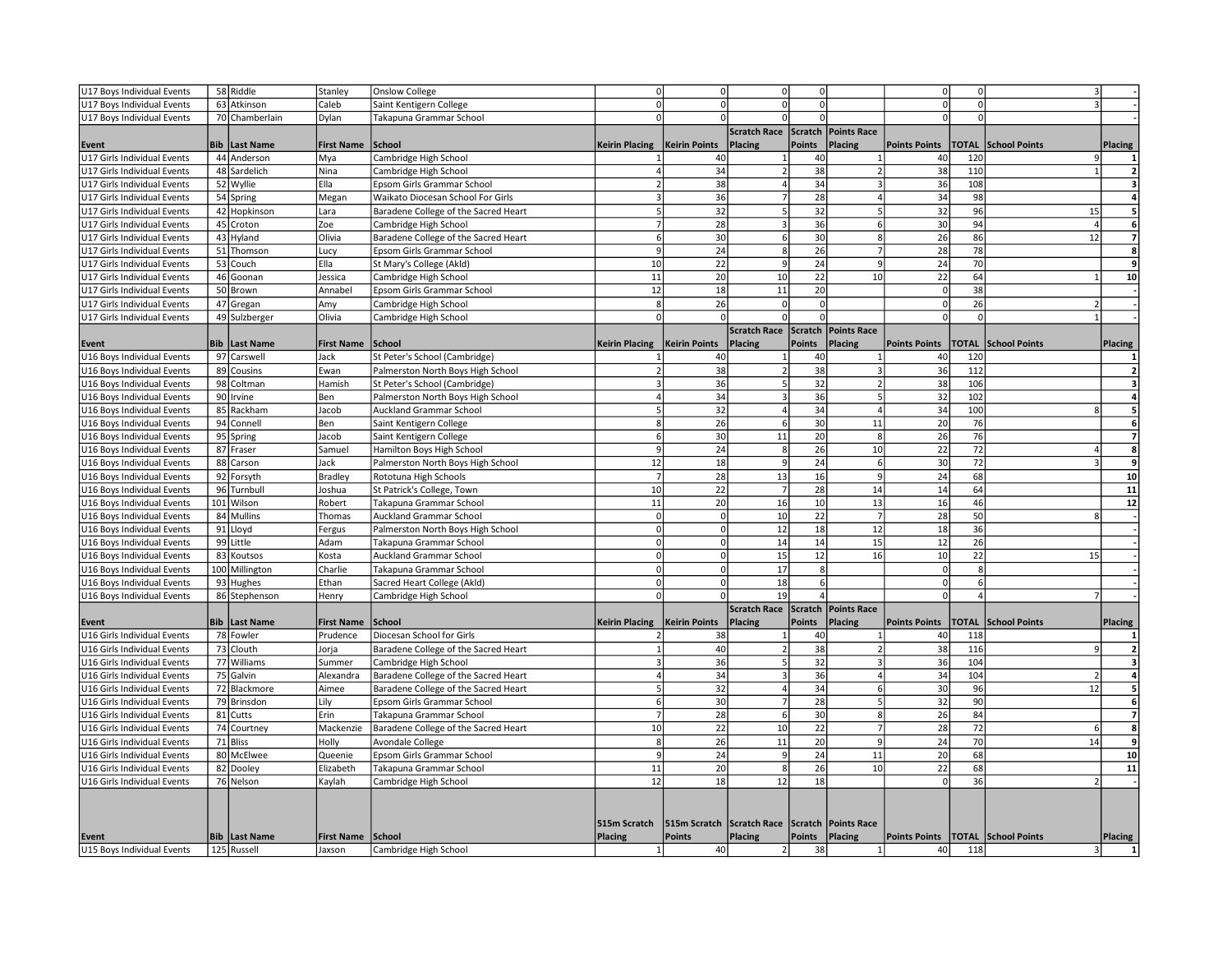| U15 Boys Individual Events  |            | 121 Bailey           | Blake             | Cambridge High School                       |                         | 32                                                  | $\mathbf{1}$   | 40              | 2                   | 38                                  | 110                      | 8                            |                | $\overline{2}$          |
|-----------------------------|------------|----------------------|-------------------|---------------------------------------------|-------------------------|-----------------------------------------------------|----------------|-----------------|---------------------|-------------------------------------|--------------------------|------------------------------|----------------|-------------------------|
| U15 Boys Individual Events  |            | 124 Davis            | Matt              | Cambridge High School                       |                         | 36                                                  | $\overline{a}$ | 34              | $\overline{3}$      | 36                                  | 106                      | $\overline{\mathbf{3}}$      |                | $\overline{\mathbf{3}}$ |
| U15 Boys Individual Events  |            | 127 Duncan           | Oliver            | Hamilton Boys High School                   |                         | 38                                                  |                | $\overline{32}$ | 6                   | 30                                  | 100                      |                              |                | $\overline{\mathbf{4}}$ |
| U15 Boys Individual Events  |            | 131 Connolly         | <b>Redmond</b>    | Sacred Heart College (Akld)                 |                         | 34                                                  | 6              | 30              | 5                   | 32                                  | 96                       |                              |                | $\overline{\mathbf{5}}$ |
| U15 Boys Individual Events  |            | 123 Brodie-Lees      | Hunter            | Cambridge High School                       |                         | 30                                                  | 3              | 36              | $\overline{7}$      | 28                                  | 94                       |                              |                | $6 \overline{6}$        |
| U15 Boys Individual Events  |            | 126 Tunnicliffe      | Riley             | Feilding High School                        | 8 <sup>1</sup>          | 26                                                  | 9              | 24              | 8                   | 26                                  | 76                       |                              |                | $\overline{7}$          |
| U15 Boys Individual Events  |            | 132 Douglas          | Joel              | Sacred Heart College (Akld)                 |                         | 28                                                  | 11             | 20              | $\overline{9}$      | $\overline{24}$                     | $\overline{72}$          |                              |                | 8                       |
| U15 Boys Individual Events  |            | 135 Johnston         | Lewis             | St Peter's School (Cambridge)               | 10                      | 22                                                  | $\overline{7}$ | 28              | 10                  | 22                                  |                          | 72 Did not start points race |                | $\overline{9}$          |
| U15 Boys Individual Events  |            | 120 Gillingham       | Jack              | Bethlehem College                           | 9                       | 24                                                  | 12             | 18              | 11                  | 20                                  | 62                       | 8                            |                | 10                      |
| U15 Boys Individual Events  |            | 137 Ochtman-Corfe    | James             | Takapuna Grammar School                     | 11                      | 20                                                  | 16             | 10              | 15                  | 12                                  | 42                       |                              |                | 11                      |
| U15 Boys Individual Events  |            | 140 McCartney        | Ruben             | Waiopehu College                            | 12                      | 18                                                  | 18             | 6               | 20                  | $\overline{2}$                      | 26                       |                              |                | 12                      |
| U15 Boys Individual Events  |            | 122 Briggs           | Devon             | Cambridge High School                       | $\Omega$                | $\overline{0}$                                      | 10             | 22              | 12                  | 18                                  | 40                       |                              |                |                         |
| U15 Boys Individual Events  |            | 138 Swney            | Adam              | Te Awamutu College                          | $\Omega$                | $\mathbf 0$                                         | 13             | 16              | 13                  | 16                                  | 32                       |                              |                |                         |
| U15 Boys Individual Events  |            | 134 Parkman          | Nicholas          | Saint Kentigern College                     | $\Omega$                | $\Omega$                                            | 15             | 12              | 14                  | 14                                  | 26                       |                              |                |                         |
| U15 Boys Individual Events  |            | 136 Lou              | Myles             | St Peter's School (Cambridge)               | $\overline{0}$          | $\overline{0}$                                      | 8              | 26              | 0                   | 0                                   | 26                       |                              |                |                         |
| U15 Boys Individual Events  |            | 129 Mitchell         | Ben               | <b>Onslow College</b>                       | $\Omega$                | $\mathbf{0}$                                        | 17             | 8               | 17                  | 8                                   | 16                       |                              |                |                         |
| U15 Boys Individual Events  |            | 119 Pawson           | Edward            | <b>Auckland Grammar School</b>              | $\Omega$                | $\mathbf{0}$                                        | 19             | $\overline{4}$  | 16                  | 10                                  | 14                       | 15                           |                |                         |
| U15 Boys Individual Events  |            | 139 Braun            | Toby              | <b>Upper Hutt College</b>                   |                         | $\Omega$                                            | 14             | 14              |                     | $\mathbf 0$                         | $\overline{14}$          |                              |                |                         |
|                             |            | 128 Mann             |                   |                                             | $\Omega$                | $\Omega$                                            | 20             | $\overline{2}$  | 18                  | 6                                   | 8                        |                              |                |                         |
| U15 Boys Individual Events  |            |                      | Jared             | Hamilton Boys High School                   |                         | $\Omega$                                            | 22             | $\mathbf{1}$    | 19                  | $\overline{4}$                      | 5                        |                              |                |                         |
| U15 Boys Individual Events  |            | 133 O'Brien          | Nicolaus          | Sacred Heart College (Akld)                 | Ωl                      | οI                                                  | 21             | 1               | 21                  | $\mathbf{1}$                        | $\overline{\phantom{a}}$ |                              |                |                         |
| U15 Boys Individual Events  |            | 130 Montgomery       | Alex              | Palmerston North Boys High School           | 515m Scratch            | 515m Scratch                                        | Scratch Race   |                 | Scratch Points Race |                                     |                          |                              |                |                         |
|                             | <b>Bib</b> |                      |                   |                                             |                         |                                                     | Placing        | Points          | Placing             |                                     | <b>TOTAL</b>             |                              |                |                         |
| Event                       |            | <b>Last Name</b>     | <b>First Name</b> | School                                      | <b>Placing</b>          | <b>Points</b>                                       | $\overline{2}$ |                 |                     | <b>Points Points</b>                |                          | <b>School Points</b>         | <b>Placing</b> |                         |
| U15 Girls Individual Events |            | 104 Anderson         | Keisha            | Cambridge High School                       | $\mathbf{1}$            | 38                                                  | $\mathbf{1}$   | 38              | 3                   | 36                                  | 112                      | 10                           |                | $\mathbf{1}$            |
| U15 Girls Individual Events |            | 117 Perry            | Jade              | Waikato Diocesan School For Girls           |                         | 40                                                  |                | 40              | 6                   | 30                                  | 110                      |                              |                | $\mathbf{2}$            |
| U15 Girls Individual Events |            | 111 De Vries         | Sophie            | Saint Kentigern College                     |                         | 34                                                  |                | 32              | $\mathbf{1}$        | 40                                  | 106                      |                              |                | $\overline{\mathbf{3}}$ |
| U15 Girls Individual Events |            | 108 Townsend         | Bee               | Epsom Girls Grammar School                  |                         | 32                                                  | 3              | 36              | $\overline{2}$      | 38                                  | 106                      |                              |                | $\overline{\mathbf{4}}$ |
| U15 Girls Individual Events |            | 105 Sardelich        | Aimee             | Cambridge High School                       |                         | 36                                                  | 4              | 34              | 5                   | 32                                  | 102                      |                              |                | 5 <sub>l</sub>          |
| U15 Girls Individual Events |            | 118 Perry            | Zoe               | Wellington East Girls' College              |                         | 28                                                  |                | 28              | $\overline{4}$      | 34                                  | 90                       |                              |                | $\boldsymbol{6}$        |
| U15 Girls Individual Events |            | 114 Chamberlain      | Charlotte         | Takapuna Grammar School                     | 10                      | 22                                                  | 6              | 30              | $\overline{7}$      | 28                                  | 80                       |                              |                | $\overline{7}$          |
| U15 Girls Individual Events |            | 116 McKinney         | Ella              | Takapuna Grammar School                     | q                       | 24                                                  | $\mathsf{q}$   | 24              | 8 <sup>1</sup>      | 26                                  | 74                       |                              |                | 8                       |
| U15 Girls Individual Events |            | 110 Kaihe-Woolston   | Neriah            | Palmerston North Girls High School          | 12                      | 18                                                  | 8              | 26              | 10 <sup>1</sup>     | 22                                  | 66                       |                              |                | 9                       |
| U15 Girls Individual Events |            | 103 Morton           | Ella              | Baradene College of the Sacred Heart        | 11                      | 20                                                  | 11             | 20              | 9                   | 24                                  | 64                       | 12                           |                | 10                      |
| U15 Girls Individual Events |            | 106 Schuler          | Jessica           | Cambridge High School                       | $6 \mid$                | 30                                                  | 13             | 16              | 13                  | 16                                  | 62                       | $\overline{3}$               |                | 11                      |
| U15 Girls Individual Events |            | 109 Wikaira          | Crystal           | Kaitaia College                             | 8                       | 26                                                  | 12             | 18              | 14                  | 14                                  | 58                       |                              |                | 12                      |
| U15 Girls Individual Events |            | 102 Hopkinson        | Alice             | Baradene College of the Sacred Heart        | 0                       | 0                                                   | 10             | 22              | 11                  | 20                                  | 42                       | 13                           |                |                         |
| U15 Girls Individual Events |            | 107 Christie         | Georgina          | Epsom Girls Grammar School                  |                         | $\Omega$                                            | 15             | 12              | 12                  | 18                                  | 30                       |                              |                |                         |
| U15 Girls Individual Events |            | 112 Gothard          | Alexandra         | St Mary's College (Akld)                    | <sub>0</sub>            | 0l                                                  | 14             | 14              | 15                  | 12                                  | 26                       |                              |                |                         |
| U15 Girls Individual Events |            | 113 Walker           | Sadie             | St Peter's School (Cambridge)               | 0                       | οl                                                  | $\Omega$       | 0l              | 0l                  | 0                                   | $\mathbf 0$              |                              |                |                         |
| U15 Girls Individual Events |            | 115 Chapman          | Lizzie            | Takapuna Grammar School                     | $\mathsf{o}$            | οl                                                  | $\mathbf 0$    | 0l              | 0l                  | 0                                   | $\mathbf 0$              |                              |                |                         |
|                             |            |                      |                   |                                             | 515m Scratch            | 515m Scratch   Scratch Race   Scratch   Points Race |                |                 |                     |                                     |                          |                              |                |                         |
| Event                       | <b>Bib</b> | <b>Last Name</b>     | <b>First Name</b> | School                                      | Placing                 | <b>Points</b>                                       | Placing        | <b>Points</b>   | Placing             | <b>Points Points</b>                | <b>TOTAL</b>             | <b>School Points</b>         | <b>Placing</b> |                         |
| U14 Boys Individual Events  |            | 163 Banks            | Hamish            | St Peter's School (Cambridge)               |                         | 40                                                  |                | 40              | $\mathbf{1}$        | 40                                  | 120                      |                              |                | $\mathbf{1}$            |
| U14 Boys Individual Events  |            | 155 Morrison         | Maui              | Cambridge High School                       |                         | 34                                                  |                | 38              | $\overline{2}$      | 38                                  | 110                      | 10                           |                | $\mathbf{2}$            |
| U14 Boys Individual Events  |            | 168 Overweel         | Jack              | Whanganui High School                       |                         | 38                                                  | 3              | 36              | 3                   | 36                                  | 110                      |                              |                | $\mathbf{3}$            |
| U14 Boys Individual Events  |            | 166 Rettkowicz       | Paul              | St Peter's School (Cambridge)               |                         | 36                                                  | 6              | 30              | $\overline{4}$      | 34                                  | 100                      |                              |                | $\overline{\mathbf{4}}$ |
| U14 Boys Individual Events  |            | 165 Randle           | Dorian            | St Peter's School (Cambridge)               |                         | 28                                                  | 4              | 34              | $6 \mid$            | 30                                  | 92                       |                              |                | 5                       |
| U14 Boys Individual Events  |            | 156 Rutland          | Zane              | Cambridge Middle School                     | $\mathsf{\overline{R}}$ | 26                                                  | 5              | 32              | 5                   | 32                                  | 90                       |                              |                | $\boldsymbol{6}$        |
| U14 Boys Individual Events  |            | 157 Fraser           | Reuben            | Hamilton Boys High School                   |                         | 32                                                  | 9              | $\overline{24}$ | $\overline{7}$      | $\overline{28}$                     | 84                       | $\overline{7}$               |                | $\overline{7}$          |
| U14 Boys Individual Events  |            | 158 Natta            | Cameron           | Hamilton Boys High School                   |                         | 30                                                  |                | 28              | 8                   | 26                                  | 84                       |                              |                | $\bf 8$                 |
| U14 Boys Individual Events  |            | 161 O'Brien          | Leon              | Sacred Heart College (Akld)                 | 11                      | 20                                                  | 8              | 26              | $\vert$             | 24                                  | 70                       | $\mathbf{1}$                 |                | $\overline{9}$          |
| U14 Boys Individual Events  |            | 159 Cousins          | Seth              | Palmerston North Intermediate Normal School | 12                      | 18                                                  | 11             | 20              | 10                  | 22                                  | 60                       |                              |                | 10                      |
| U14 Boys Individual Events  |            | 162 Hannan           | Harry             | Saint Kentigern College                     | $\Omega$                | $\overline{0}$                                      | 10             | 22              | 11                  | 20                                  | 42                       |                              |                |                         |
| U14 Boys Individual Events  |            | 164 Joblin           | Thomas            | St Peter's School (Cambridge)               | 10                      | 22                                                  | 12             | 18              | $\overline{0}$      | 0                                   | 40                       |                              |                |                         |
| U14 Boys Individual Events  |            | 167 Mitchell         | Sam               | <b>Wellesley College</b>                    | 9                       | 24                                                  | 13             | 16              | οl                  | 0                                   | 40                       |                              |                |                         |
| U14 Boys Individual Events  |            | 160 Davies           | Andrew            | Sacred Heart College (Akld)                 |                         | $\Omega$                                            | $\Omega$       | $\Omega$        |                     | 0                                   | $\Omega$                 |                              |                |                         |
|                             |            |                      |                   |                                             | 515m Scratch            | 515m Scratch Scratch Race Scratch Points Race       |                |                 |                     |                                     |                          |                              |                |                         |
| Event                       |            | <b>Bib Last Name</b> | <b>First Name</b> | School                                      | <b>Placing</b>          | <b>Points</b>                                       | Placing        | Points          | Placing             | Points Points   TOTAL School Points |                          |                              | Placing        |                         |
| U14 Girls Individual Events |            | 154 Gray             | Seana             | Waikato Waldorf School (Rudolf Steiner)     |                         | 40                                                  |                | 40              | $1\vert$            | 40                                  | 120                      |                              |                | $\mathbf{1}$            |